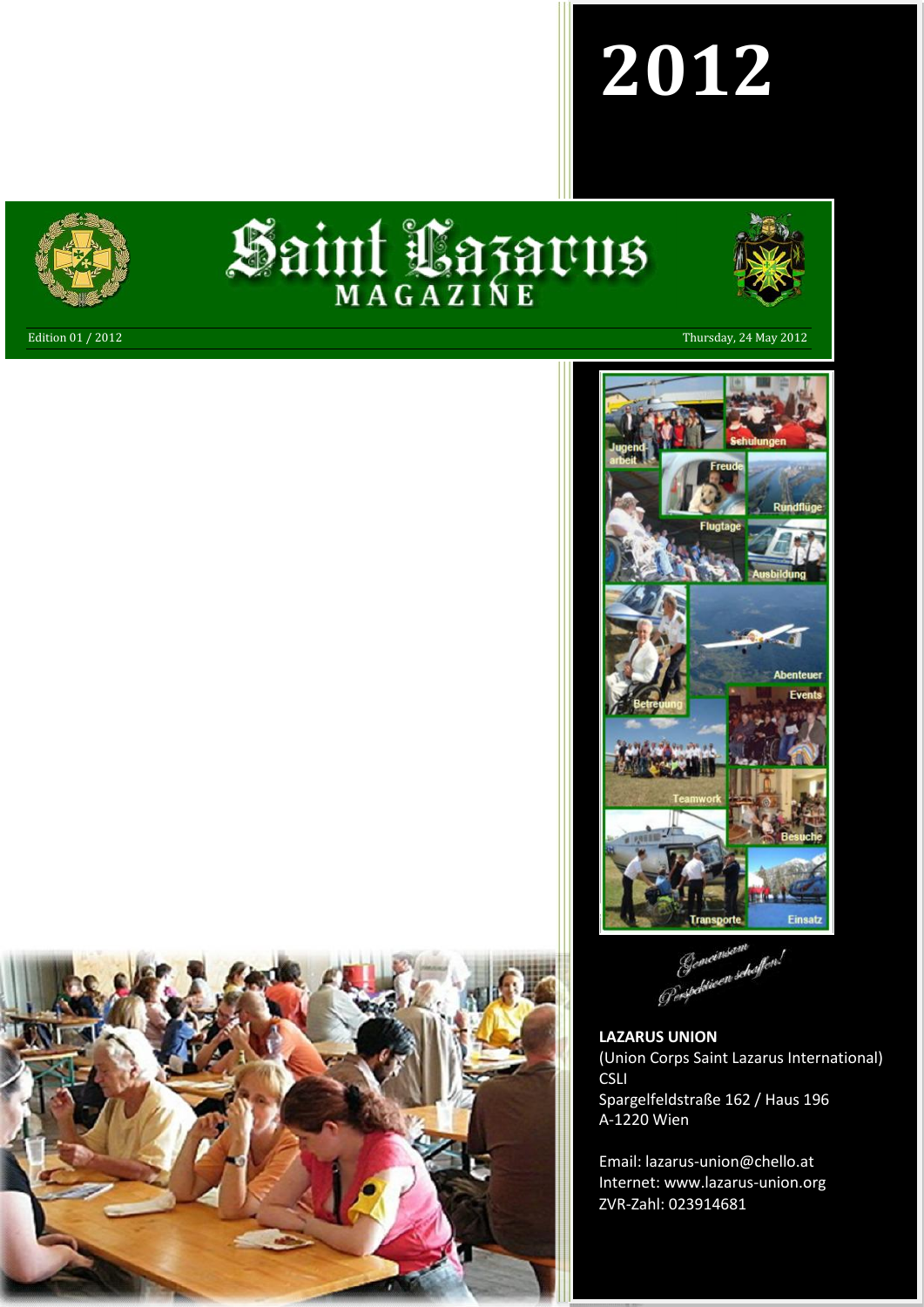# **Greetings** from Senator h.c. Wolfgang Steinhardt



Dear comrades! Dear Friends and Patrons of the Lazarus Union!

Our new website is practically completed and 50,000 visits a month are testimony to the wide acceptance of this medi-

um of communication.

Although there are a large number of visits to the website, not everything there will be read. We are therefore trying, with this magazine, to make an 'overview piece'. This does not need 'link to link' connections but still shows our main developments and activities, highlighting information that can simply be read page by page.

Initially, it is planned to bring out this magazine every six months.

For anyone that wants to know more about the Lazarus Union, our official Homepage is still the alternative for further information.

In this spirit, I wish all readers much pleasure while browsing the St. Lazarus Magazine.

Senator h.c. Wolfgang Steinhardt Union President and Commander Lazarus Union – CSLI

# **Website of the LAZARUS UNION** by the Lazarus Union Webmaster Team

Our 'old' CSLI website had over 100 different menu items giving access to more than 10,000 images, more than 1,000 editorial articles and over 300 links, videos, and download files. It is not surprising that, as it reached the limits of its capacity, the site became a bit slow and ponderous. We therefore decided to tackle the task of



making a new modern website.

Our dedicated Webmaster team, proven over many years, is working hard on this new

Website and hopes to soon complete the project. Currently this website is still under construction and will gradually be filled with material. Even though it is not completely ready, we have nevertheless decided to put it 'live' on the internet. We have done this so that our friends, comrades and supporters can see our progress, even though everything may not yet be perfect.

The LAZARUS UNION CSLI Webmaster Team

**An unexpected increase in membership** by the Board of the Lazarus Union

Some unauthorized websites, on which our Commands and the CSLI umbrella organization itself were heavily attacked in the most primitive manner, have, much to our astonishment, clearly resulted in wider interest in our organization.

Of course we are excited about our newly acquired Members, although we would have preferred that they came in more normal circumstances.

**CSLI now listed as an NGO by the UN** by the Board of the Lazarus Union

Since 1 January 2012 the CSLI, as a worldwide aid organization, has been an independent sister and sub organization of the United Grand Priories of the Hospitaller Order of Saint Lazarus of



Jerusalem, and consequently is now listed as one of the UN NGOs.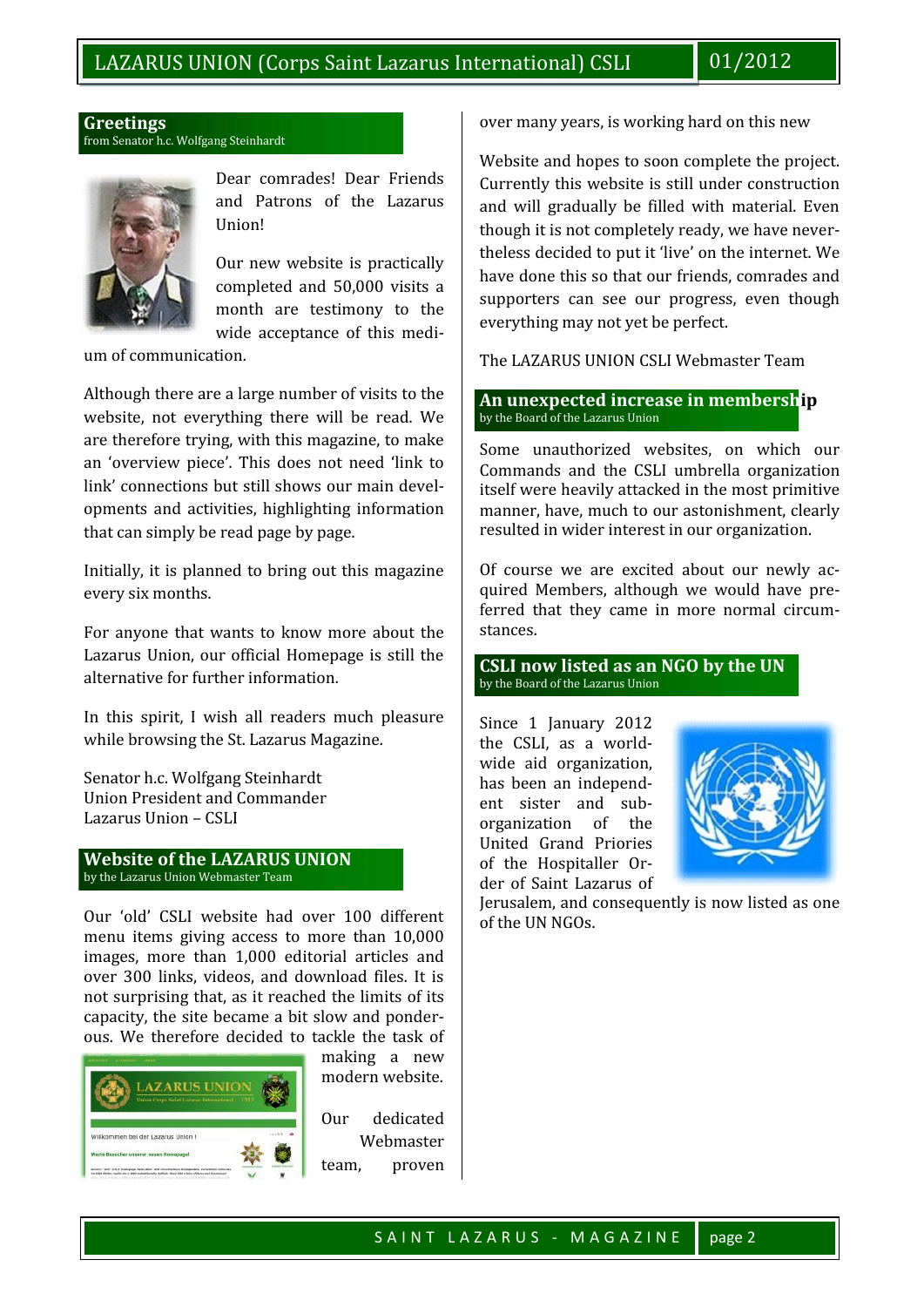# **History of the CSLI** by the Board of the Lazarus Union



Founded in 2006 as a sub-<br>sidiary organization. the sidiary organization. Lazarus Relief Work National Group of Lower Austria- LHWO followed the Saint Lazarus Volunteers (LHW- Lazarus Relief) established in Austria in 1973.

When the Saint Lazarus Volunteers became independent they had changed their name to Lazarus Relief Austria-LHWO. Following a complaint that this name was similar to another organisation's name, it was changed to Saint Lazarus Corps Austria (CSLO).

In March 2008 came full VOLUNTARY subordination under the patronage of the PIA UNIO Order of the Knights of Saint Lazarus of Jerusalem, Grand Priory of Austria, (the Lazarus Order for short). This led to the establishment of a Supervisory Board of the most senior Chapter members of the Order of Saint Lazarus and obtaining the status of the official Saint Lazarus Relief Organisation.

On 2 September 2008, after disagreements between the Bureau and the Supervisory Board, the Supervisory Board resolved to re-establish, on 16 September 2008, the Saint Lazarus Corps International, CSLI for short. The CSLI cooperates with all charities and global groupings of Saint Lazarus in the wish that cooperation without exclusions will make its 'know how' available to all.

On 27 June 2009 the first General Assembly was constituted. The CSLI then numbered more than 2,600 members. Following the election of the first Bureau for four years, the

Founder of the CSLI, Senator h.c. Wolfgang Steinhardt, was selected to become the first President of the CSLI.

To cater for the rapid worldwide growth of the CSLI and its various formations, on 27 September the Lazarus Union became a global umbrella or-

ganization for the now over 11,000 members. The CSLI has grown to over 50 national groups and has been officially recognized and registered under the ZVR number 023914681. On 8 December 2010 the inaugural General Assembly was held in which Senator h.c. Wolfgang Steinhardt was elected Union President and Union Commander, and Doctor of Medicine Mrs Martina Mitter elected Vice President for the next four years.

On 15 January 2011 the Saint Lazarus Corps Austria (CSLA) was formally established by the constituent General Assembly and registered as an Association recognized by the state under the ZVR number 451929423. At the same time all Austrian members were appointed to the CSLA, and all non-Austrian members appointed to the Lazarus Union, in their current functions and ranks. The (old) CORPS SAINT LAZARE INTER-NATIONAL was then dissolved by unanimous decision of the General Assembly.

Since 1 January 2012 the Lazarus Union and the Knighthood of Honour of The Lazarus Union, an independent charity, are under the protective umbrella of the United Grand Priories of the Hospitaller Order of St. Lazarus of Jerusalem and so are part of the Order of Saint Lazarus.

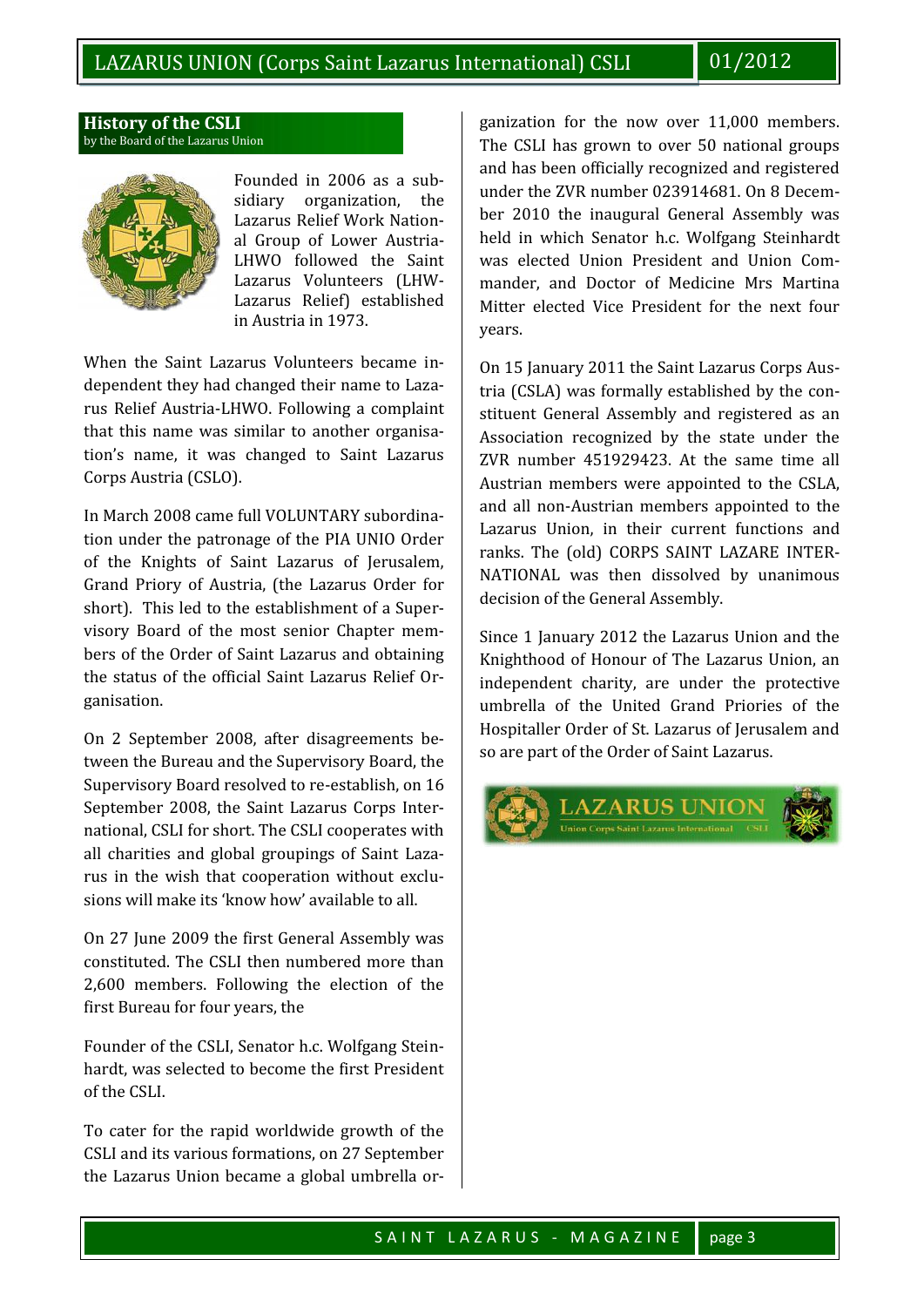# **The Albanian Community in Vienna** by Patrick Poppel, Colonel CSLI

At the invitation of the Albanian Catholic Mission,



on 29th April 2012 the CSLI took part in the Friendship Festival of the Albanian Community in Vienna. The occasion of  $\begin{bmatrix} 24 \end{bmatrix}$ 

this celebration was the start of the year of celebration: "100 Years of the Albanian Nation."

The Festival Mass was celebrated by Don Pren Kola (recipient of The CSLI Medal of Humanity). Because of the festive occasion, the 'messe breve' by Leo Delibes was performed by singers of the Diocesan Conservatory of the Archdiocese of Vienna.



The procession moved through the sunny Church Square in front of the Church.

During the sacred Acts

of the Holy Mass, shrouded in incense, could be heard the mighty organ of Rudolfsheimer Church.

The organ solos were played by our Music Officer, Frau First Lieutenant CSLI Mag. Lusine Poppel.

Besides members of the Knighthood of Honour of the Lazarus Union, members of the Brotherhood of the Holy Archangel Michael and the K. St V. Rhaetia also attended the celebrations. The Albanian flag bearer was accompanied by an Officer of the Deutschmeister Schützenkorps.



At the subsequent reception in the Rudolfsheim Parish Hall, Union Commander Senator hc Wolfgang Steinhardt presented Counsellor Anton Marku, M.E.S. for the Albanian community, with a friendship certificate.

Many new friends were made as, with Albanian specialities and Austrian beverages, this holiday slowly and pleasantly came to an end.

# **Investiture in Sopron / Hungary** by Christoph Ptak, Lieutenant General CSLI

In Sopron, Hungary, on March 2012 in springtime weather, the common Investiture ceremony was held of the Hospitaller Order of St. Lazarus of Jerusalem and the Knighthood of



Honour of the Union Corps Saint Lazarus International (CSLI) – the Lazarus Union.

The idea to hold a joint celebration was one of the many events conceived last year in which

both organization s could participate. Sopron as a venue was suggested



by Sir Dr. Janos Otto Hoffmann and it proved to be an ideal place for such a celebration.

Otto, as native of Sopron, was able to lead meetings and liase with the personalities on site such as clergy, police and hotel management. This all helped guarantee that the success of the event was smoothly achieved.

Wolfgang friendly Orders which had travelled to the inv<br>dt pre- titure - in alphabetical order: Austria Humani<br>SAINT LAZARUS - MAGAZINE page 4 On the Saturday we met in Sopron for meetings and rehearsals for the ceremony. We were all more or less nervous about everything going well, until the beginning of the Mass in the beautiful Baroque church. It gave the Dominicans the opportunity to welcome the delegations from friendly Orders which had travelled to the investiture - in alphabetical order: Austria Humanitas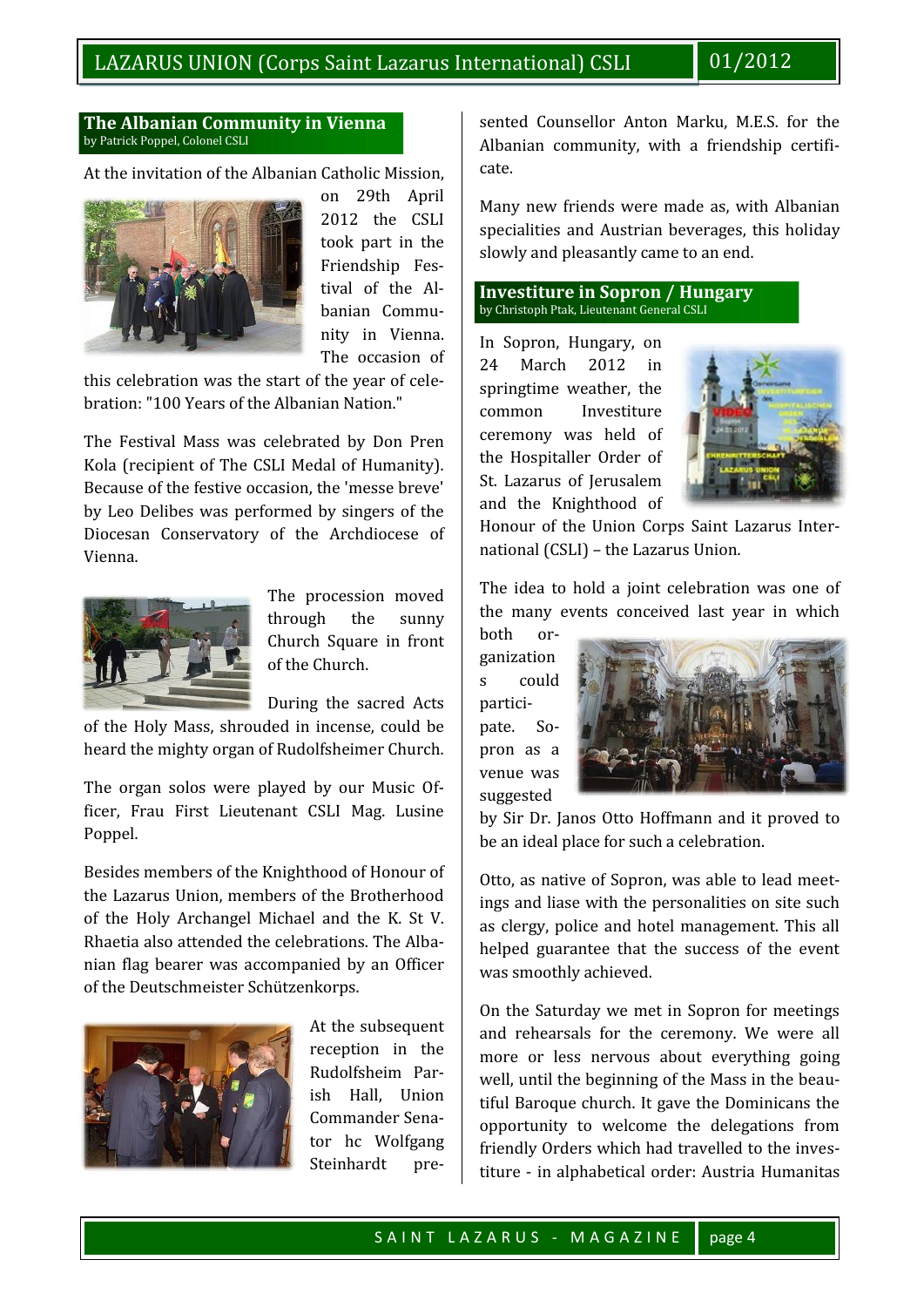Corps, the Brotherhood of St. Archangel Michael, the Radetzky Order, the Order of St. Michael, the Order of Weinritterschaft, the Ordo Hungariae and the Sovereign Order of Saint John of Jerusalem Knights of Malta.



Our newly formed Music Corps gave a short open-air concert in front of the Church. Inside the

Church their harmonic musical performances made a significant contribution to the success of the event. Thank you, and we look forward to the next musical treat!

A group of Sopron Girl and Boy Scouts carried the flags and standards of participating organizations, contributing to the colourful character of the event. Also many thanks to them and "Jó Munkát"!



The Investiture itself took place during a High Mass celebrated by HH Pater Máté

Barna O.P. according to the Latin Rite. Father Máté, through his prayers and speeches in

French, English, Hungarian and German, made this a vivid celebration of the Mass which will remain a lasting memory for some time. To him and his team, a warm God bless you!

Here also many thanks to the soloists, the choir and the Orchestra of the Dominican Church for their beautiful recital of The Mass in G Major by Franz Schubert. At the organ was our Music Officer, Frau First Lieutenant CSLI Mag. Lusine Poppel with her daughter Catherine. The entire congregation were thrilled by all the performances.

For the investiture, we welcomed not only postulants from Hungary and Austria but also brothers and sisters from Denmark and Scotland. Even the journey from Canada to Sopron wasn't too far! This was proof of the wonderful international spirit of unity of our organization.

The investiture of the Hospitaller Order of St. Lazarus of Jerusalem, was carried out by the Grand Chancellor of the Supreme Grand Priory, Chevallier J Massimo Ellul, Grand

Priory of Malta, assisted by Erich Kadlec, Chancellor of Austria, and Bela Danielisz, Grand Prior of Hungary.

The solemn Investiture and Admission to the

Knighthood of Honour of The Lazarus Union began traditionally with the renewal of the CSLI Officer Pledge, re-



cited by CSLA President Wolfgang Leithner.

Then the actual Investiture was carried out by the Grand Master of the Knighthood of Honour, Senator h.c. Wolfgang Steinhardt. The taking of official group photos concluded the joint investiture of the Hospitaller Order and the Knighthood of Honour.

At a final dinner there was ample opportunity to discuss matters great and small. I am

pretty sure that more results from such contacts than from large official events ...

But what would a celebration be without the appropriate record? The specialist behind the camera was our good friend press photographer Hannes Hochmuth, who shot over 1,000 photos! Some of them are already in this report, but we hope many others will soon be posted on the Internet.

Hannes Bartosch who also produces the films<br>our disability flight days.<br>SAINT LAZARUS - MAGAZINE page 5 Also there is video footage, shot and edited by Hannes Bartosch who also produces the films of our disability flight days.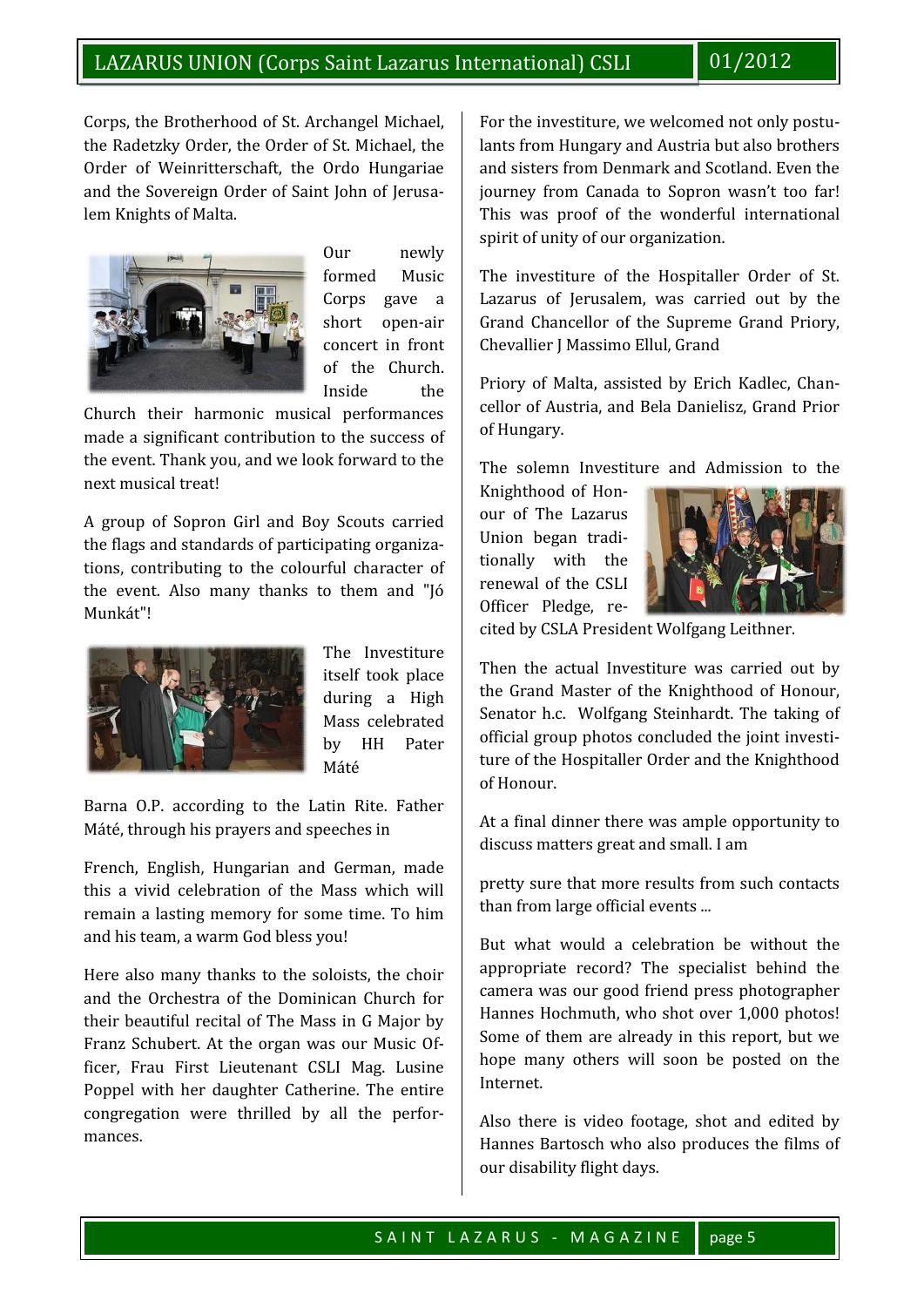Thanks to all, but especially to those I have forgotten to mention in this report. Without our great bother- and sister-hood this festival of comradeship would not have been possible!

Christopher Ptak, Lieutenant-General CSLI

**Investiture in Malta** by the Lazarus Union Webmaster team



From the 18th to the 22nd of April a delegation of the Lazarus Union CSLI, led by the President and Union Commander Senator Wolfgang

Steinhardt and senior officers of the CSLI, attended the 1st International Lazarus Symposium in Malta.

During the first two days of the Symposium there were sessions for the international exchange of views on objectives and methods of various organizations dedicated to Lazarus. Guest speakers, from Europe and America, presented their organizations and goals, or dealt with specific technical issues such as the use of social networking sites.

On the Saturday an impressive investiture ceremony was held in the Sacra Infermeria, the 1st Hospital of the State Hospitaller Order of Malta. This hall is 160 meters long, 10.5 meters wide and 11 meters high.

After a procession outside the gates of the former<br>
Hear yea, hear yea. As Supreme Grand Prior of the Order, I humbly accept to be the hospital (currently the largest conference centre<br>in Protector of the Union Corps San Lazare International, as per the laws and statutes<br>of incorporation in the country of Vienna. I do now, publicly, before God and this in Malta) and the arrival of the delegates and<br>guests, the ceremony was chaired by the Grand<br>axare International is a good deed done to the Hospitaller Order of Saint Lazarus.<br>Any affront done to this Union is an affront t guests, the ceremony was chaired by the Grand<br>Drien of the United Drienies HF Bichard Comune<br>Mospitaller Order of Saint Lazarus of Jerusalem. Prior of the United Priories, HE Richard Comyns of Ludston. In addition to numerous admissions and promotions in rank, a highlight of the ceremony was the assumption of the role of Patron of the Honorary Knighthood of the Lazarus Union by the Supreme Grand Prior.

As a key part of this the Chancellor of the United Priories, Chev. Max J. Ellul, and H.E. Richard Comyns of Ludston, the Supreme Gand Prior of the United Grand Priories of the Hospitaller Order of Saint Lazarus of Jerusalem, both promised PUBLICLY to the nearly 1,000 participants from 17 countries attending the Investiture, that from

now on**: "... any good deed done to the Lazarus Union is a good deed done to the United Grand Priories, and any affront done to the Lazarus Union will also be an affront to the United Grand Priories."**



The day ended with a joint gala dinner for all delegates and guests at the historic Hotel Phoenicia in Valletta.

The final and last highlight of the Symposium was the unveiling of a plaque and the planting of a tree by Richard Comyns of Ludston together with the Mayor of Tarxien to commemorate this event.

The Lazarus Union has thus proved its personnel and its content to be an indispensable pillar of the international Lazarus organization, confirming the value of the experience and many years of good work by all its members.

The original wording of acceptance by H.E. Richard Comyns of Ludston to our official request that he assume the Protectorate of the Lazarus Union and our Honorary Knighthood: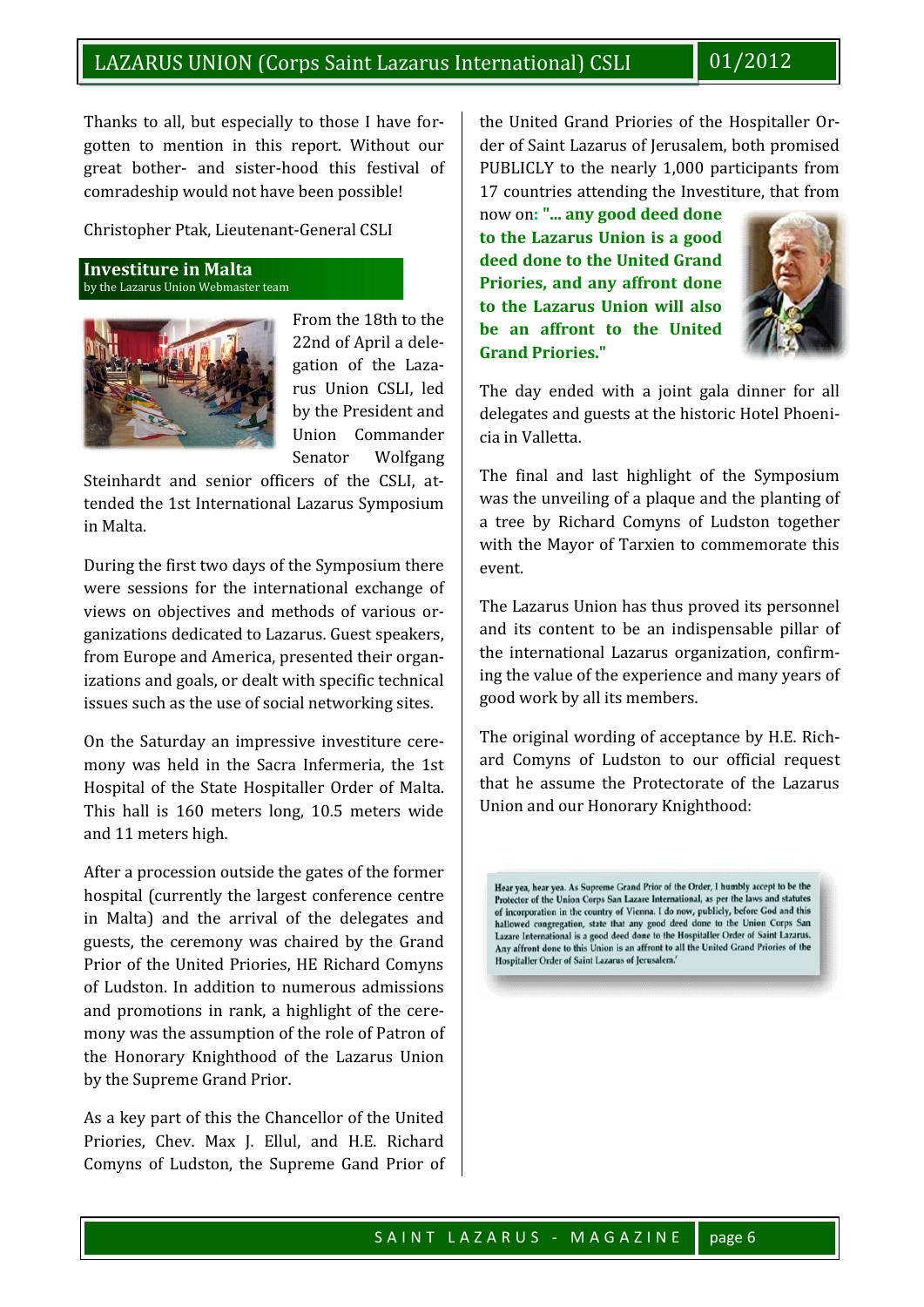# **LAZARUS Conference in Berlin** by Jörg-Peter Jung

On Friday 27th of April, at 04.00 a.m., my journey from Kaiserslautern to Berlin began. After a relaxing train ride, I was at Berlin Central Station by 12 o'clock. For the ride to my hotel, after an extensive study of the S-and U-Bahn, I finally used a taxi, which, after a 20-minute drive at 80 degrees Celsius because of a faulty car heater, deposited me at my hotel (Best Western Premier Hotel). After a warm welcome at the hotel it was a long shower then to the 'Order Check-in'.

At 17:00, following the welcome at Check-in, for meditative attunement, we took the bus to the Church of St. Peter and Paul on Nikolskoë north of the national parks of Glienicke, on the edge of the Stolper mountains. Once there, we were met by Claus Mark, the Pastor of the community, who warmly welcomed us to the beautiful church. Blessings, readings, and singing, accompanied by a harp, ended with a solemn procession out of the church. At19:00 we went back at the hotel where the first day concluded with a celebratory dinner, which left no wish unfulfilled. After a couple of reflective conversations it was then to bed.

At 10:30 on the second day, after extensive conversations over breakfast, we went to attend the Order ceremony in the Gala Chamber, where the work of the Order was presented through illustrated documentary reports. From about 17:00 a tour of the French Cathedral was on the program, to which we travelled by bus. At 18:30 the Ecumenical Church Service of Investiture began. The Registrar, with the Grand Master and Patriarchs, entered solemnly accompanied by festive singing and the Cathedral organ.

After being welcomed by the future Chancellor of Berlin (Dr. Eckard Stegenwallner)

and by the Parish Priest (Pastor Dr. Kaiser), the ceremony began with singing accompanied by the choir. After this, the compelling words of the service were followed with fine organ music – the Toccata of the 5th Symphony. The investiture ceremony united the Grand Master and the Grand Priory of the Bailiwick and appointed the Chancellor and Bailiff. This was followed by the singing of the LAZARUS hymn.

A prayer for peace and unity, appointments and the recording of Honours in the Order formed the closing ceremony. After the conclusion, the Bailiff of the Bailiwick of Germany invited the Order's community to a reception. Back at the hotel, a Gala Dinner

made an entertaining, friendly and happy end to the day.

On Sunday, the final day, I again had a good breakfast and checked out of the hotel. On my own, using the S-and U-Bahn, I toured the sights of the city of Berlin until, around 18:00, I began my journey home by train to the Saarland.

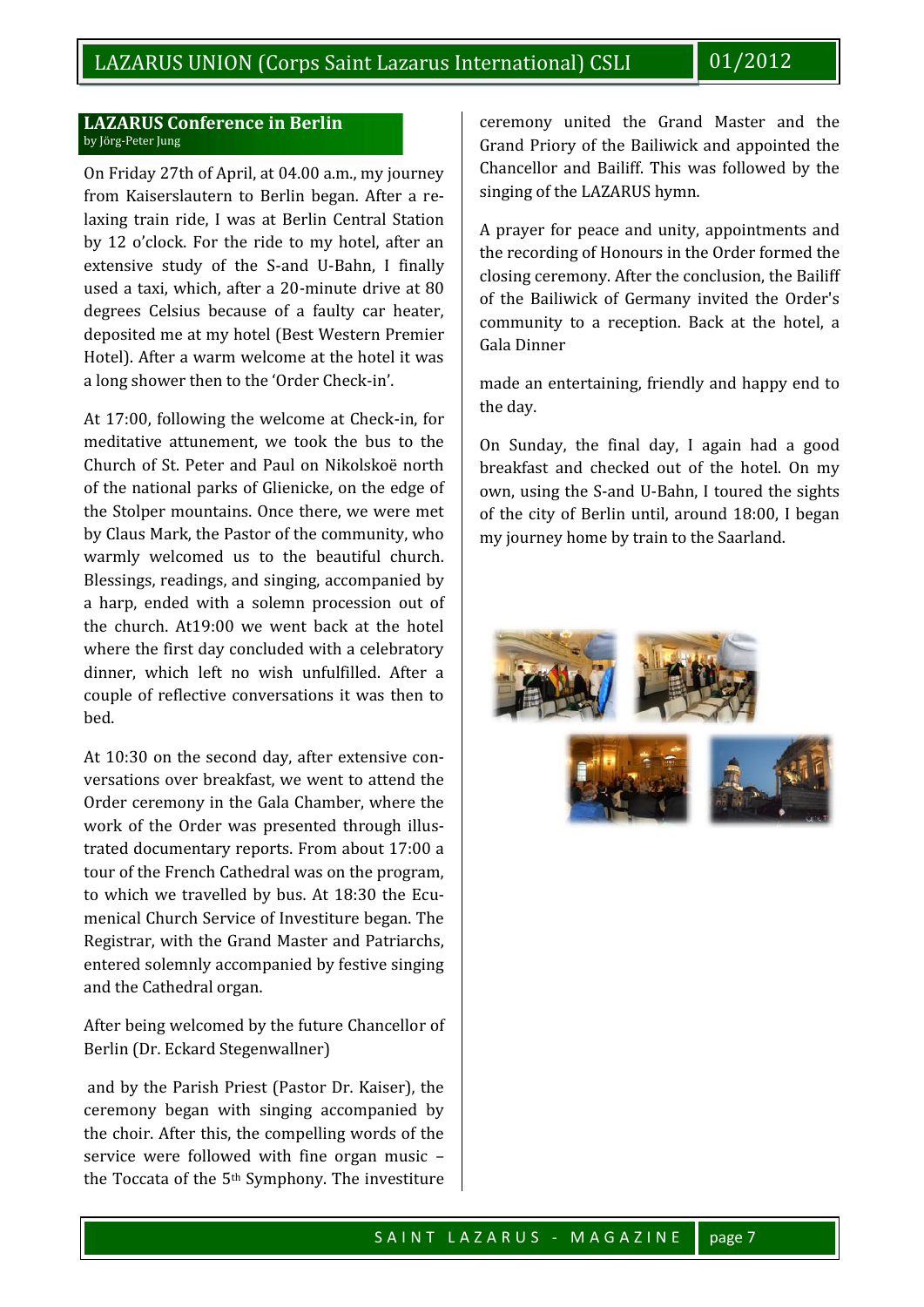# **Institur des Großpriorats Brasilien** by Grandpriory of Brasil



On this day (Saturday March 3, of our order of knighthood, receiving the Green Cross according to their grades and the Mantles, the following postulants:

*Confrere Claudiomiro Bispo – Sub-ChLJ, Confrere Daniel Emiliano Guedes – OLJ, Confrere Walmir Dutra de Morais – OLJ, Confrere Adílio Jorge Marques – OLJ, Confrere Marcos César Moraes da Silva – OLJ, Confrere Fabrício Souza Santos – OLJ, Confrere Neil Shaw – OLJ, Confrere Leandro Ribeiro – OLJ, Confrere Everton Silva de Almeida - OLJ*

In recognition of their dedication and work to order, were promoted in the ranks of the order:

*Consoeur Adaljiza Marta Machado Cuan - OLJ*, *Confrère Marcos Ferasso - OLJ*

In addition, the Grand Priory of Brazil and the Supreme Grand Priory of the Order have recognized the merits of the worthy members and awarded them in the *Companionate of Merit*:

*Consoeur Daniella Ortiz – OMLJ, Confrère Ivair Antonio Cantelli de Oliveira – OMLJ, Confrère André Luiz de Souza Dias – OMLJ, Confrère Marcio Pereira do Couto – OMLJ, Chevalier Roberto Ortiz – CMLJ*

*"Let me remind those of you who are about to become members of this Hospitaller Order that the Cross which you will receive is, to Christians, the sign of Man's Redemption; its four arms symbolize the cardinal virtues: Prudence, Temperance, Justice and Fortitude; its points represent the eight beatitudes, which spring from the practice of those virtues, namely: Humility; Sorrow for Sin; Meekness; Thirst for Righteousness; Mercy; Purity; Peace; Suffering under Persecution; whilst its greenness will ever remind you of the humanitarian care required of Christ's soldiers and servants"* The *CSLI* (*Corps Saint Lazare International*) acknowledged the merits of *Confrère Luiz Henrique de Sousa – OLJ* (and *Captain CSLI*), awarding him with the *CSLI Cross of Honour in Bronze*.

2012) were invested in the ranks  $\parallel$  mander, *Confrère Demétrio Mateus Moreira –* The *Bearers of the Banners* and their Com-*OLJ* (*First Lieutenant CSLI*) officially received, as a sign of gratitude, the *insignia of the CSLI*.

> The partnerships with the following entities were officially announced and the *Instruments of Cooperation and Partnership* signed and

- exchanged: *Obras Assistenciais da Igreja de San Gennaro*
- *Academia Boituvense de Letras e Artes*
- *Academia de Ciências Letras e Artes de Minas Gerais*

As presented in the ceremony of the March 3, I present a brief summary about our works and actions in Brazil:

# *UN Registration*

The *Association of Saint Lazarus Brazil* (the incorporated Brazilian entity responsible for the Grand Priory of Brazil) received the official registration in the UN (*United Nations*



*Organization*) as humanitarian association, with the code *620028*.

This registration is a great achievement and proves our seriousness and commitment, it can be verified on the UN site below, performing the search by part of the name in Portuguese ("Lazaro" for example) or in English ("lazarus"). In the case of search in English, other grand priories which obtained recognition will also appear.

# *World Food Program and OCHA*

The official registration by the UN allowed us to also get the registration with the *World Food Program* through the action We Feed Back, and gives us the legitimacy to work on actions for collecting and distributing food.

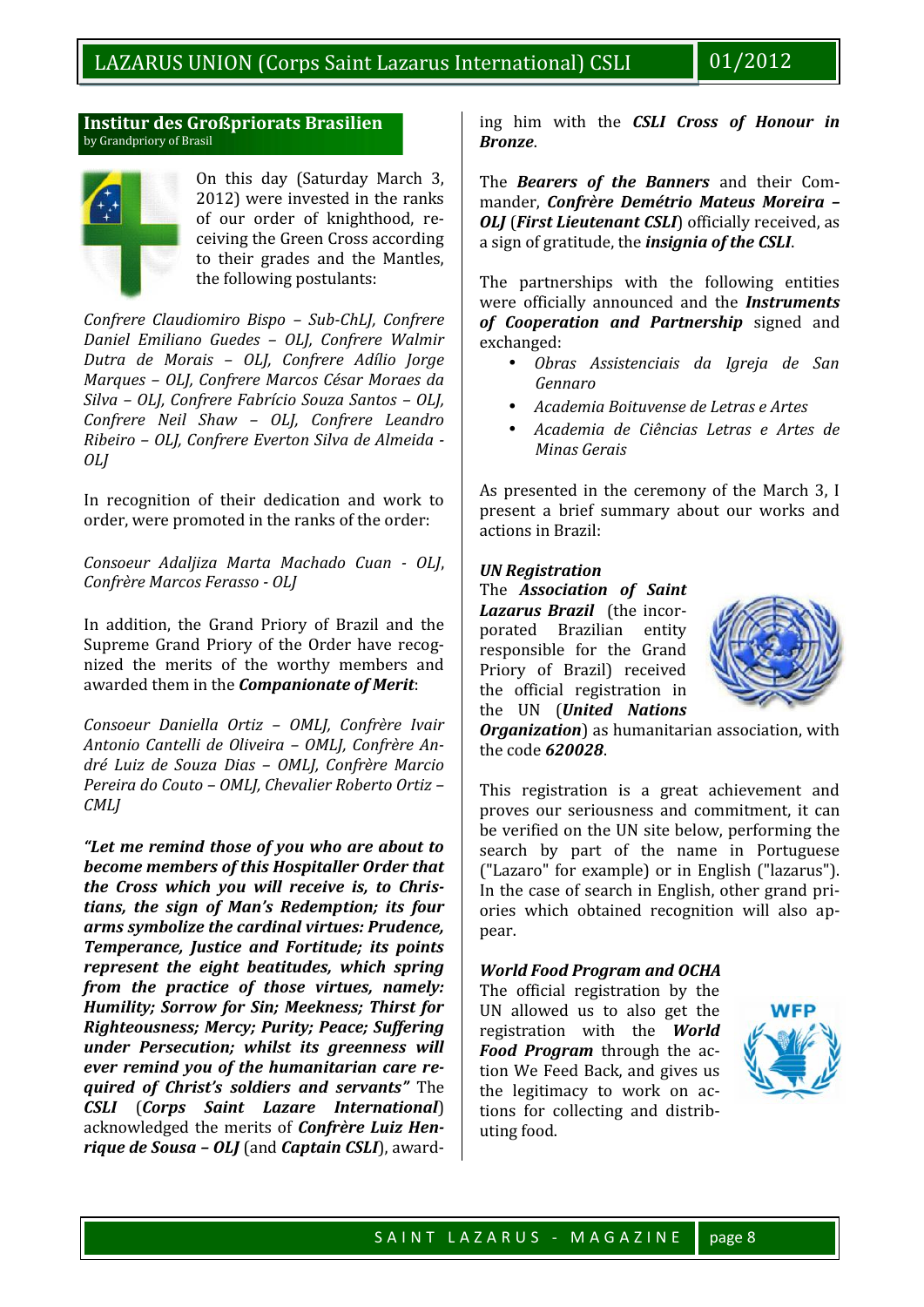In addition, we have postulated within the *Office for the Coordination of Humanitarian Affairs (OCHA) of the United Nations* for the possibility to act as official representatives of that body in Brazil, since the country does not count with it. They agreed with our intentions, organization and objectives and during the years 2012 and 2013 we will be in trial and under observation, so that this can be effective in 2014.

# *Official Register of the Insignias*

With the support and coordination of our member Confrère *André Luiz de Souza Dias - OLI*. the insignia and decorations of the Order and of the CSLI began to be registered in the Brazilian Armed Forces Oficial Database. This will make it easy for us to award them and for the military personnel to wear them.

Due to the large number of insignia and awards, this is a slow and gradual process; however, we have already had three registrations:

- Officer of the Order of St. Lazarus code *R37*
- *CSLI Foundation Cross - Silver code R33*
- *CSLI Merit Cross - Bronze code R42*



#### *Groups and Commands of CSLI*

In order to encourage the increase in local actions and projects, we want to implement and create new Groups of *Corps Saint Lazarus In-*

*ternational* (*CSLI*), as well as District and Regional Commands.

CSLI, headquartered in Vienna (Austria), is one of the main international partners of the Order, and in Brazil it is part of the same unified chain of  $\mathbb{R}$  The command. CSLI members represent our "arms", and its structure and organization allow us to have a large number of individuals, enlarging our actions and partnerships.

All members of the order are also officers of the CSLI, and have among its functions the recruitment of new members to the CSLI as well as encouraging the creation of Groups and the signature partnerships in their regions.



# Editor's note:

The report of the Grand Priory of the Hospitaller Order of Brazil Saint Lazarus of Jerusalem has been reproduced here shortened for space reasons.



The full report can be under http://www.lazarus-union.org/wp content/uploads/2012/03/HOSLJ-GrandPrioryBrazil-2012.pdf read. We ask for your understanding!

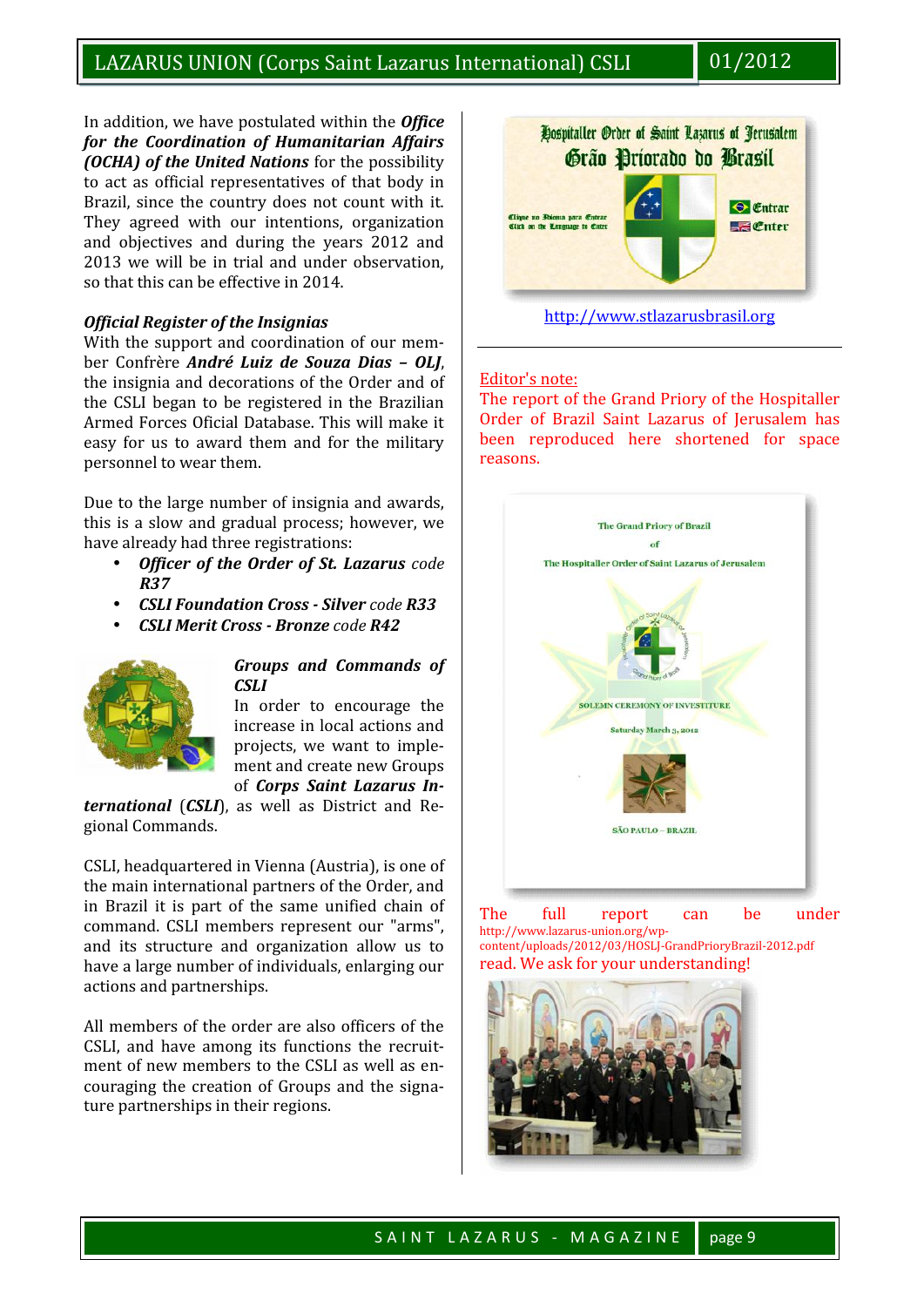#### **Current CSLI projects** from the Lazarus Union

Under this heading we want to point you to our forthcoming projects and events.

# **Charityconcert of Big Band on 08/09/2012**



To round off the 6th Disabled Air Show, a charity concert by the Big Band of the Lazarus

Union will be held on 08/09/2012 from 16:00 in the large hangar at Stockerau Airfield.

# **6th Disabled Air Day on 08/09/2012**



After our 2007, 2008, 2009, 2010 and 2011 Air Days, on 08/09/2012 from 10:00-16:00 we are holding a Flight Day for disabled people for the sixth time in succession with the great support of the Aviation Association Stockerau (FSV 2000),

which makes its entire infrastructure available to  $\overline{11S}$ 

# **1st Disabled Sailing Cruise from 09/22/2012**



From 09/22/2012 to 9/28/2012 the Lazarus Union is organising, for the first time, a sailing trip for disabled people on the route Split - Hvar - Palmiziana - Lissa - Solta – Split using two comfortable two-masted sailing ships under the

command of Captain Ing CSLI Michael Bauer.

For **more information** on current projects and events, please visit our Website at: http://www.lazarusunion.org/projects

#### **Friendship certificates of the CSLI** from the Lazarus Union

The CSLI makes every effort to exchange 'Certificates of Friendship' with many organizations. By exchanging such certificates not only is friendship and mutual understanding supported, but also mutual respect and tolerance. The CSLI is continuously expanding its friendly relations with other organizations and this is documented through the exchange of these Certificates of Friendship.

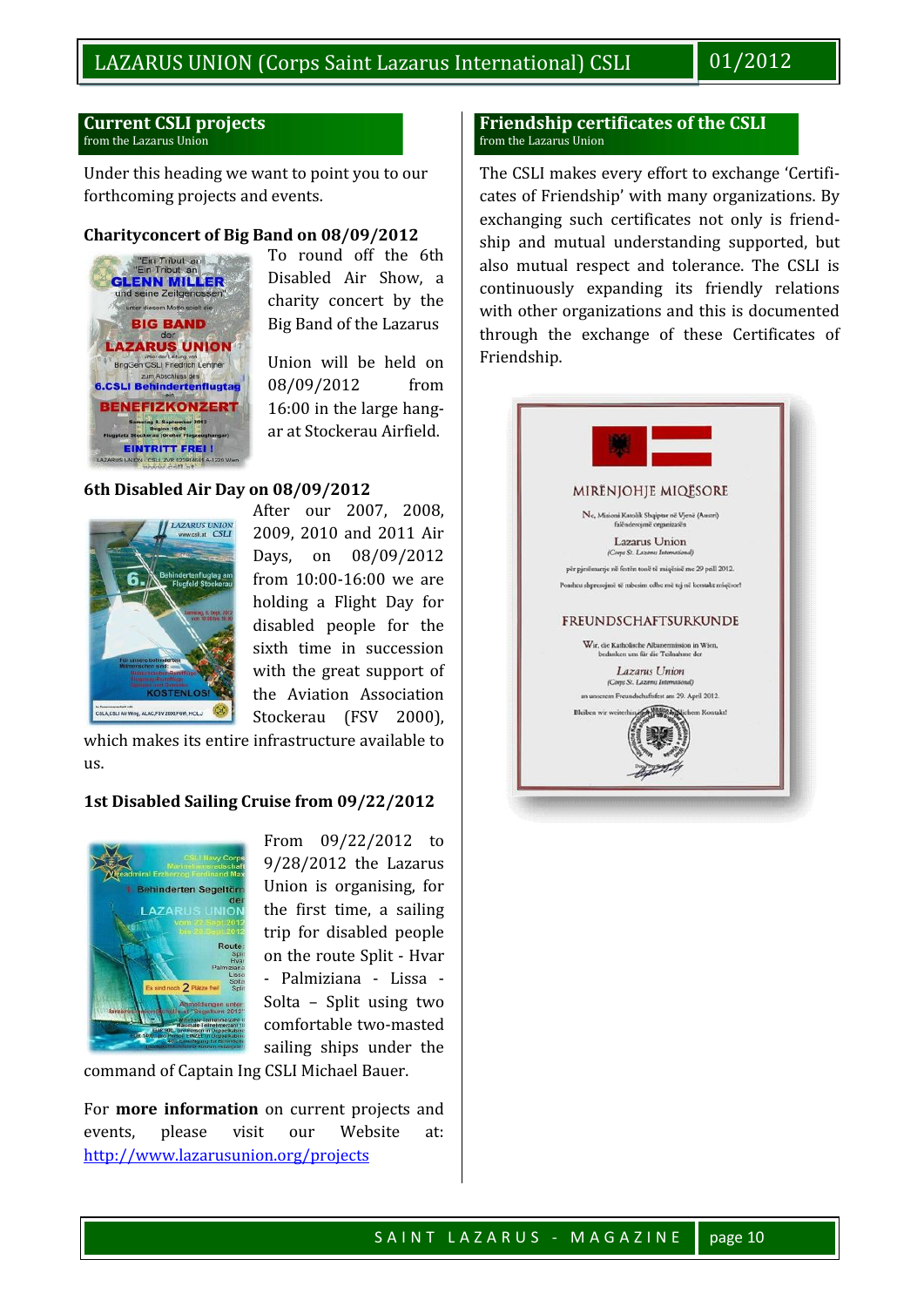#### **Our Sponsors** fromThe Lazarus Union

We would like to thank the following Sponsors for their support. The order here has nothing to do with the size of their donation - donations of any amount are equally valuable to us!